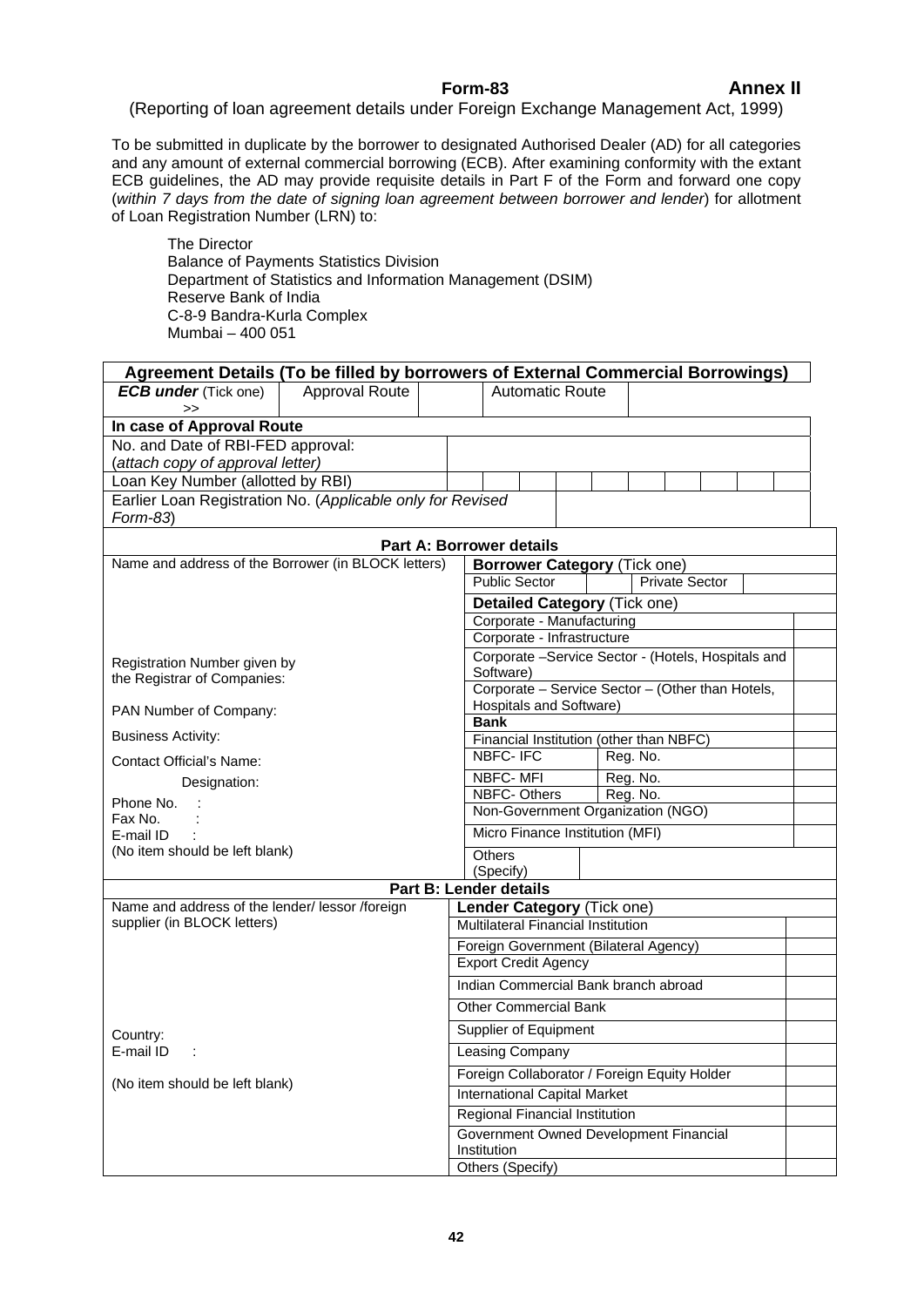| Details of foreign equity holding of the lender in the<br>borrower company:<br>(a) Share in paid-up equity of the borrower (%)                                        |                                           |                                                          |             |  |                             |                           | (b)<br>Amount of paid-up capital |                       |               |  |          |                   |  |  |  |  |
|-----------------------------------------------------------------------------------------------------------------------------------------------------------------------|-------------------------------------------|----------------------------------------------------------|-------------|--|-----------------------------|---------------------------|----------------------------------|-----------------------|---------------|--|----------|-------------------|--|--|--|--|
| ECB-Liability: equity ratio in case of borrowings above USD 5 million from foreign equity holder :                                                                    |                                           |                                                          |             |  |                             |                           |                                  |                       |               |  |          |                   |  |  |  |  |
|                                                                                                                                                                       |                                           |                                                          |             |  | <b>Part C: Loan Details</b> |                           |                                  |                       |               |  |          |                   |  |  |  |  |
| Loan Agreement Date (YYYY/MM/DD)                                                                                                                                      |                                           |                                                          |             |  |                             |                           |                                  |                       |               |  |          |                   |  |  |  |  |
| <b>Effective Date of the Loan</b>                                                                                                                                     |                                           |                                                          |             |  |                             |                           |                                  |                       |               |  |          |                   |  |  |  |  |
| <b>Last Date of Disbursement</b>                                                                                                                                      |                                           |                                                          |             |  |                             |                           |                                  |                       |               |  |          |                   |  |  |  |  |
| Maturity Date (Last payment date)                                                                                                                                     |                                           |                                                          |             |  |                             |                           |                                  |                       |               |  |          |                   |  |  |  |  |
| Grace Period (if in agreement)                                                                                                                                        |                                           |                                                          | Years       |  |                             |                           |                                  |                       | <b>Months</b> |  |          |                   |  |  |  |  |
| <b>Currency Name</b>                                                                                                                                                  |                                           |                                                          |             |  |                             |                           |                                  | <b>Currency Code</b>  |               |  |          |                   |  |  |  |  |
| 1.                                                                                                                                                                    |                                           |                                                          |             |  |                             |                           |                                  | (SWIFT)               |               |  |          |                   |  |  |  |  |
| 2.                                                                                                                                                                    |                                           |                                                          |             |  |                             |                           |                                  |                       |               |  |          |                   |  |  |  |  |
| 3.                                                                                                                                                                    |                                           |                                                          |             |  |                             |                           |                                  |                       |               |  |          |                   |  |  |  |  |
| <b>Amount (in Foreign Currency)</b>                                                                                                                                   |                                           |                                                          |             |  |                             |                           |                                  |                       |               |  |          |                   |  |  |  |  |
| 1.                                                                                                                                                                    |                                           |                                                          |             |  |                             |                           |                                  |                       |               |  |          |                   |  |  |  |  |
| 2.                                                                                                                                                                    |                                           |                                                          |             |  |                             |                           |                                  |                       |               |  |          |                   |  |  |  |  |
| 3.                                                                                                                                                                    |                                           |                                                          |             |  |                             |                           |                                  |                       |               |  |          |                   |  |  |  |  |
| <b>Equivalent Amount (in US Dollars)</b>                                                                                                                              |                                           |                                                          |             |  |                             |                           |                                  |                       |               |  |          |                   |  |  |  |  |
| (as on date of this form)<br><b>Proposed Bifurcation of the</b>                                                                                                       |                                           |                                                          |             |  | <b>Foreign Currency</b>     |                           |                                  |                       |               |  |          | Rupee Expenditure |  |  |  |  |
| amount                                                                                                                                                                |                                           |                                                          | Expenditure |  |                             |                           |                                  |                       |               |  |          |                   |  |  |  |  |
| (in loan currency)                                                                                                                                                    |                                           |                                                          |             |  |                             |                           |                                  |                       |               |  |          |                   |  |  |  |  |
|                                                                                                                                                                       |                                           |                                                          |             |  |                             |                           |                                  |                       |               |  |          |                   |  |  |  |  |
| <b>Hedging details (Tick</b>                                                                                                                                          | <b>Currency Swap</b>                      |                                                          |             |  |                             | <b>Interest Rate Swap</b> |                                  | <b>Others</b>         |               |  | Unhedged |                   |  |  |  |  |
| one)                                                                                                                                                                  |                                           |                                                          |             |  |                             |                           |                                  |                       |               |  |          |                   |  |  |  |  |
| In case options are provided in the loan agreement (tick in the appropriate box)                                                                                      |                                           |                                                          |             |  |                             |                           |                                  |                       |               |  |          |                   |  |  |  |  |
| Call Option                                                                                                                                                           |                                           | per cent of Debt                                         |             |  |                             |                           |                                  | Can be executed after |               |  |          |                   |  |  |  |  |
|                                                                                                                                                                       |                                           |                                                          |             |  | date                        |                           |                                  |                       |               |  |          |                   |  |  |  |  |
| Put Option                                                                                                                                                            | per cent of Debt<br>Can be executed after |                                                          |             |  |                             |                           |                                  |                       |               |  |          |                   |  |  |  |  |
|                                                                                                                                                                       |                                           |                                                          |             |  | date                        |                           |                                  |                       |               |  |          |                   |  |  |  |  |
| Name and address of the Guarantor (in Block letters)<br><b>Contact Official's Name:</b><br>Designation<br>Fax No.:<br>E-mail id:<br>Phone No.:                        |                                           |                                                          |             |  |                             |                           |                                  |                       |               |  |          |                   |  |  |  |  |
| Guarantee Status Code (as per Box 1):                                                                                                                                 |                                           |                                                          |             |  |                             |                           |                                  |                       |               |  |          |                   |  |  |  |  |
| <b>Borrowing Purpose Code (as per Box 2):</b>                                                                                                                         |                                           |                                                          |             |  |                             |                           |                                  |                       |               |  |          |                   |  |  |  |  |
| (In case of multiple purpose, give break up of amount to be utilized under each purpose as Annex)                                                                     |                                           |                                                          |             |  |                             |                           |                                  |                       |               |  |          |                   |  |  |  |  |
| <b>Project Details:</b>                                                                                                                                               |                                           |                                                          |             |  |                             |                           |                                  |                       |               |  |          |                   |  |  |  |  |
|                                                                                                                                                                       |                                           |                                                          |             |  |                             |                           |                                  |                       |               |  |          |                   |  |  |  |  |
| If import, specify the Country of import (if more than one country, attach details as Annex):                                                                         |                                           |                                                          |             |  |                             |                           |                                  |                       |               |  |          |                   |  |  |  |  |
| <b>Economic Sector/ Industry Code (See</b><br>$Box-3)$                                                                                                                |                                           |                                                          |             |  |                             |                           |                                  |                       |               |  |          |                   |  |  |  |  |
|                                                                                                                                                                       |                                           |                                                          |             |  |                             |                           |                                  |                       |               |  |          |                   |  |  |  |  |
|                                                                                                                                                                       |                                           |                                                          |             |  |                             |                           |                                  |                       |               |  |          |                   |  |  |  |  |
| Type of ECB (Tick in appropriate box)                                                                                                                                 |                                           |                                                          |             |  |                             |                           |                                  |                       |               |  |          |                   |  |  |  |  |
| 1. Buyers' Credit                                                                                                                                                     |                                           | 2. Commercial Loan / Syndicated Loan                     |             |  |                             |                           |                                  |                       |               |  |          |                   |  |  |  |  |
|                                                                                                                                                                       |                                           | (attach sheet for percentage distribution among lenders) |             |  |                             |                           |                                  |                       |               |  |          |                   |  |  |  |  |
| 3. Suppliers' Credit                                                                                                                                                  |                                           | 4. Export Credit from Bilateral Sources                  |             |  |                             |                           |                                  |                       |               |  |          |                   |  |  |  |  |
| 5. Line of Credit                                                                                                                                                     |                                           | 6. Securitised Instruments (Bonds, CP, FRN, etc.)        |             |  |                             |                           |                                  |                       |               |  |          |                   |  |  |  |  |
| 7. Financial Lease<br>8.FCCB, FCEB, Non-Convertible Preference Shares, Optionally<br>Convertible Preference Shares, Partially Convertible Preference<br><b>Shares</b> |                                           |                                                          |             |  |                             |                           |                                  |                       |               |  |          |                   |  |  |  |  |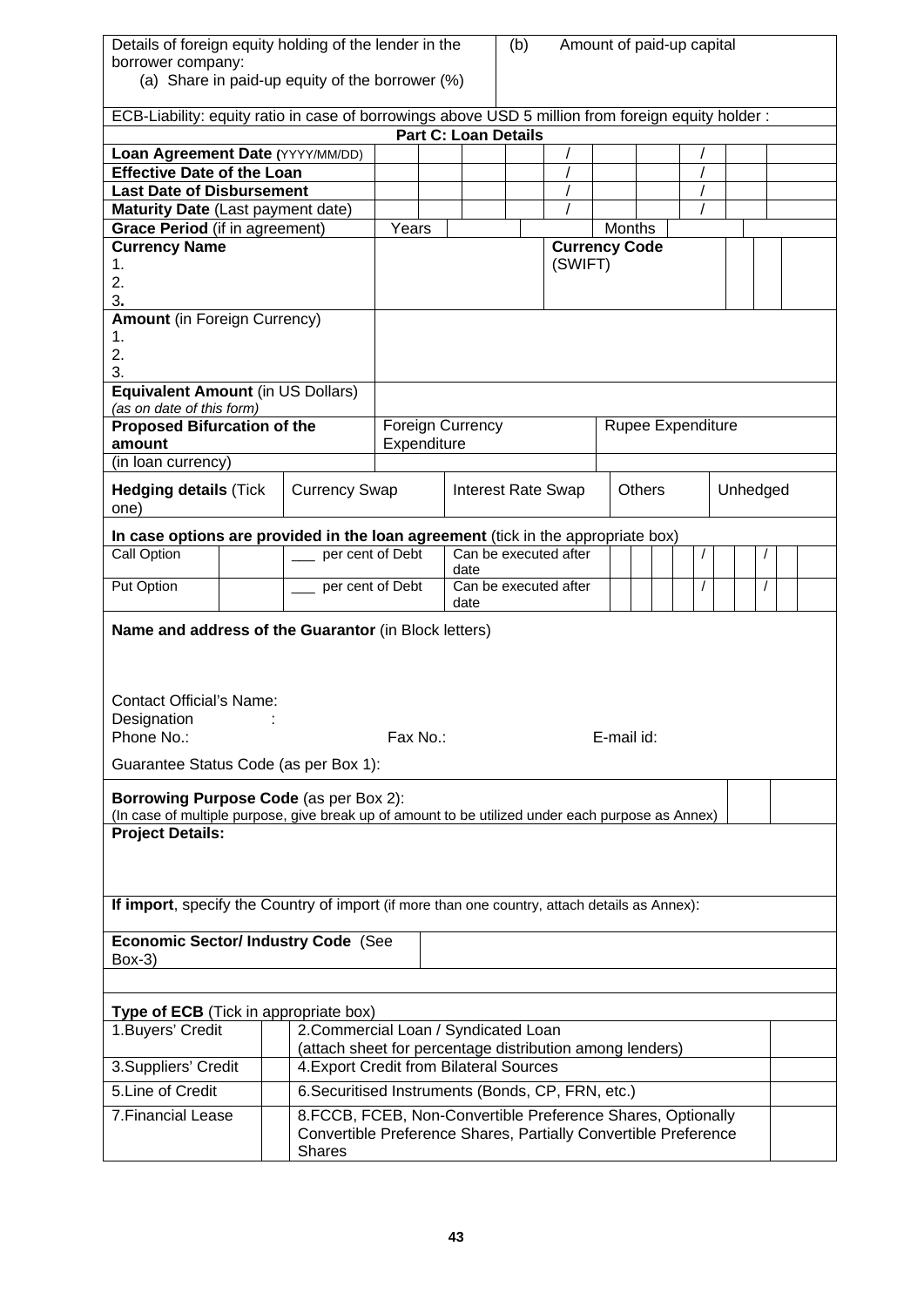| 9. Refinancing of old ECBs<br>LRN of the old ECB:<br>Approval No.<br>Date of Approval:<br>Reason:<br>Amount refinanced:                                                                                                                                                                                                                                                                                                                |                       |                                  |          |          |        |                              |                                    |                          |   |  |                                                                                |                                                                                     |                                                                                                        |  |  |
|----------------------------------------------------------------------------------------------------------------------------------------------------------------------------------------------------------------------------------------------------------------------------------------------------------------------------------------------------------------------------------------------------------------------------------------|-----------------------|----------------------------------|----------|----------|--------|------------------------------|------------------------------------|--------------------------|---|--|--------------------------------------------------------------------------------|-------------------------------------------------------------------------------------|--------------------------------------------------------------------------------------------------------|--|--|
| 10.Others (Specify)                                                                                                                                                                                                                                                                                                                                                                                                                    |                       |                                  |          |          |        |                              |                                    |                          |   |  |                                                                                |                                                                                     |                                                                                                        |  |  |
| <b>Interest Payment Schedule</b>                                                                                                                                                                                                                                                                                                                                                                                                       |                       |                                  |          |          |        |                              |                                    |                          |   |  |                                                                                |                                                                                     |                                                                                                        |  |  |
| <b>First Payment</b><br>Date                                                                                                                                                                                                                                                                                                                                                                                                           |                       |                                  |          |          |        | I                            |                                    |                          | I |  |                                                                                |                                                                                     | No.of payments per<br>year                                                                             |  |  |
| <b>Fixed Rate</b>                                                                                                                                                                                                                                                                                                                                                                                                                      |                       |                                  |          |          |        |                              |                                    |                          |   |  |                                                                                |                                                                                     |                                                                                                        |  |  |
| <b>Floating Rate</b>                                                                                                                                                                                                                                                                                                                                                                                                                   |                       | Base with<br>currency            |          |          |        | Margin                       |                                    |                          |   |  | Cap<br>Rate                                                                    |                                                                                     | Floor<br>Rate                                                                                          |  |  |
| <b>Drawdown Schedule</b>                                                                                                                                                                                                                                                                                                                                                                                                               |                       |                                  |          |          |        |                              |                                    |                          |   |  |                                                                                |                                                                                     |                                                                                                        |  |  |
| Tranche<br>No.                                                                                                                                                                                                                                                                                                                                                                                                                         | Date*<br>(YYYY-MM-DD) |                                  | Currency | Amount   |        |                              | Total No. of<br>drawals            |                          |   |  | If more than one equal installment#<br>No. of drawals in<br>a calendar year    |                                                                                     |                                                                                                        |  |  |
|                                                                                                                                                                                                                                                                                                                                                                                                                                        |                       |                                  |          |          |        |                              |                                    |                          |   |  |                                                                                |                                                                                     |                                                                                                        |  |  |
| * 1. In case of import of goods or services, date of import is to be furnished against date of drawdown.<br>drawdown.<br>3. In case securitised instruments, date of issue has to be shown as date of drawdown.<br>4. In case of more than one equal drawdown transactions are shown in a row, the first date of<br># If drawdown is in unequal installments, details should be given in Annex.<br><b>Principal Repayment Schedule</b> |                       | transaction should be mentioned. |          |          |        |                              |                                    |                          |   |  |                                                                                |                                                                                     | 2. In case of financial lease, date of acquisition (import) of the goods is to be mentioned as date of |  |  |
| Date                                                                                                                                                                                                                                                                                                                                                                                                                                   |                       |                                  |          |          | Amount |                              |                                    |                          |   |  |                                                                                |                                                                                     |                                                                                                        |  |  |
| (YYYY-MM-DD)                                                                                                                                                                                                                                                                                                                                                                                                                           |                       | Currency                         |          |          |        |                              |                                    | Total No. of<br>payments |   |  | If more than one equal installments #<br>No. of payments in a calendar<br>year |                                                                                     |                                                                                                        |  |  |
|                                                                                                                                                                                                                                                                                                                                                                                                                                        |                       |                                  |          |          |        |                              |                                    |                          |   |  |                                                                                |                                                                                     |                                                                                                        |  |  |
|                                                                                                                                                                                                                                                                                                                                                                                                                                        |                       |                                  |          |          |        |                              |                                    |                          |   |  |                                                                                |                                                                                     |                                                                                                        |  |  |
| # If repayment is in unequal instalments, details should be given in Annex.                                                                                                                                                                                                                                                                                                                                                            |                       |                                  |          |          |        |                              |                                    |                          |   |  |                                                                                |                                                                                     |                                                                                                        |  |  |
|                                                                                                                                                                                                                                                                                                                                                                                                                                        |                       |                                  |          |          |        | <b>Part D: Other Charges</b> |                                    | Amount                   |   |  |                                                                                |                                                                                     |                                                                                                        |  |  |
| Specify<br>Nature of<br>charge                                                                                                                                                                                                                                                                                                                                                                                                         |                       | Expected Date of                 | Payment  |          |        | Currency                     |                                    |                          |   |  |                                                                                |                                                                                     | In case of multiple equal payments                                                                     |  |  |
|                                                                                                                                                                                                                                                                                                                                                                                                                                        |                       |                                  |          |          |        |                              |                                    |                          |   |  |                                                                                | No. of<br>payments in a<br>year                                                     | Total number of<br>payments                                                                            |  |  |
|                                                                                                                                                                                                                                                                                                                                                                                                                                        |                       |                                  |          |          |        |                              |                                    |                          |   |  |                                                                                |                                                                                     |                                                                                                        |  |  |
| Penal Interest for late                                                                                                                                                                                                                                                                                                                                                                                                                |                       |                                  |          | Fixed    |        |                              | % or Base:                         |                          |   |  |                                                                                | Margin:                                                                             |                                                                                                        |  |  |
| payments                                                                                                                                                                                                                                                                                                                                                                                                                               |                       |                                  |          |          |        |                              |                                    |                          |   |  |                                                                                |                                                                                     |                                                                                                        |  |  |
| <b>Commitment Charges</b>                                                                                                                                                                                                                                                                                                                                                                                                              |                       |                                  |          |          |        |                              | % per annum of:                    |                          |   |  |                                                                                |                                                                                     | % of Undrawn Amount:                                                                                   |  |  |
|                                                                                                                                                                                                                                                                                                                                                                                                                                        |                       |                                  |          |          |        |                              |                                    |                          |   |  |                                                                                | Part E: Details of ECB already availed (not applicable for the first-time borrower) |                                                                                                        |  |  |
| Year                                                                                                                                                                                                                                                                                                                                                                                                                                   | (LRN)                 | Loan Reg.No.                     |          | Currency |        |                              | Principal<br>(as per<br>agreement) |                          |   |  |                                                                                | Amount of Loan<br>Disbursed so far                                                  | Net outstanding<br>(Principal)                                                                         |  |  |
| We hereby certify that the particulars given above are true and correct to the best of our knowledge and                                                                                                                                                                                                                                                                                                                               |                       |                                  |          |          |        |                              |                                    |                          |   |  |                                                                                |                                                                                     |                                                                                                        |  |  |

We hereby certify that the particulars given above are true and correct to the best of our knowledge and belief and no material information has been withheld and/or misrepresented. Furthermore, the ECB is in compliance with the extant ECB guidelines.

Place:\_\_\_ \_\_\_\_\_\_\_\_\_\_\_\_\_\_\_\_\_\_\_\_\_\_\_\_\_\_\_\_\_\_\_\_\_\_\_\_\_\_\_\_\_\_\_\_\_\_\_\_\_\_\_

 (Signature of the Authorised Official of the Company) Date: \_\_\_\_\_\_\_\_\_\_\_\_\_\_ Stamp Name: \_\_\_\_\_\_\_\_\_\_\_\_\_\_\_\_\_\_\_\_\_\_\_\_\_\_\_\_Designation:\_\_\_\_\_\_\_\_\_\_\_\_\_\_\_\_\_\_\_\_\_\_\_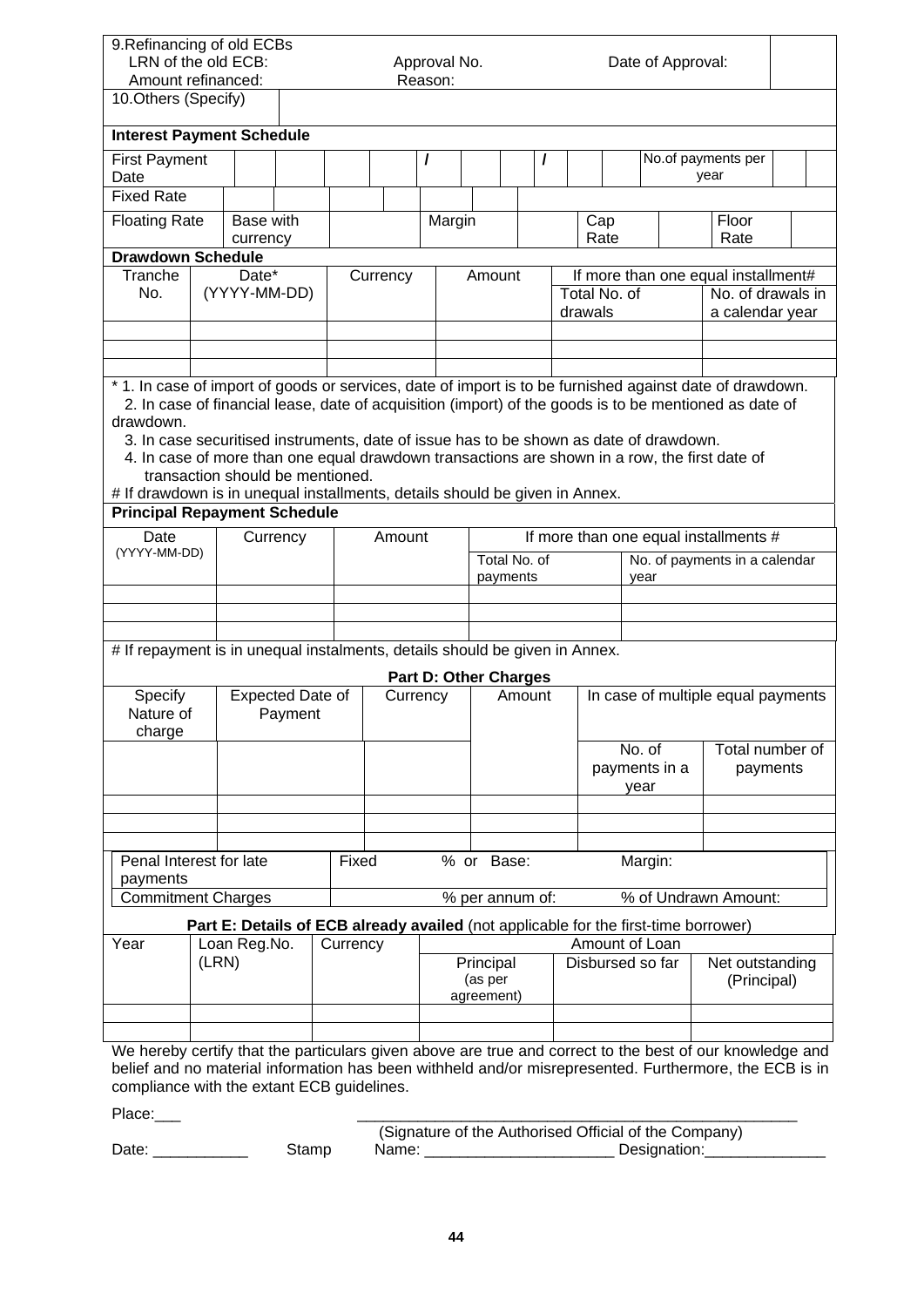Place:

 (Signature of Company Secretary/ Chartered Accountant) Date:\_\_\_\_\_\_\_\_\_\_\_\_\_\_\_ Stamp Name: \_\_\_\_\_\_\_\_\_\_\_\_\_\_\_\_\_\_\_\_\_\_\_\_\_\_\_\_\_\_\_\_\_\_\_\_\_\_\_\_\_

Registration No.: Contains and Registration No.:

## **Part F:** [*To be filled-in by the Authorised Dealer*]

We have scrutinized the related documents and confirm the following:

| 1 | End-use                                                                                                                                                                                                                                                                                                                                                                                | (i)                    | Tick one                  |          |                          |  |  |  |
|---|----------------------------------------------------------------------------------------------------------------------------------------------------------------------------------------------------------------------------------------------------------------------------------------------------------------------------------------------------------------------------------------|------------------------|---------------------------|----------|--------------------------|--|--|--|
|   | (give % share if more                                                                                                                                                                                                                                                                                                                                                                  | (ii)                   | Permissible under         | Approved | by<br>Foreign            |  |  |  |
|   | than one end-use)                                                                                                                                                                                                                                                                                                                                                                      | (iii)                  | <b>Automatic Route</b>    | Exchange | Department,              |  |  |  |
|   |                                                                                                                                                                                                                                                                                                                                                                                        |                        |                           |          | RBI under Approval Route |  |  |  |
|   |                                                                                                                                                                                                                                                                                                                                                                                        |                        |                           |          |                          |  |  |  |
| 2 | <b>Average Maturity</b>                                                                                                                                                                                                                                                                                                                                                                |                        | Years<br><b>Months</b>    |          |                          |  |  |  |
|   |                                                                                                                                                                                                                                                                                                                                                                                        |                        |                           |          |                          |  |  |  |
| 3 | Cost Factors (%)                                                                                                                                                                                                                                                                                                                                                                       | <b>Fixed Rate Loan</b> | <b>Floating Rate Loan</b> |          |                          |  |  |  |
|   |                                                                                                                                                                                                                                                                                                                                                                                        |                        | Margin (spread) over base |          | Base                     |  |  |  |
|   | a) Interest Rate                                                                                                                                                                                                                                                                                                                                                                       |                        |                           |          |                          |  |  |  |
|   | b) All-in-cost                                                                                                                                                                                                                                                                                                                                                                         |                        |                           |          |                          |  |  |  |
| 4 | In case of loan from 'Foreign Equity Holder', it is confirmed that:<br>a) Direct equity holding of lender is at least 25per cent of the paid-up equity<br>(as per FCGPR taken on record by RBI / FCTRS return taken on record)<br>b) Including the proposed borrowing, the "ECB Liability – Equity Ratio" $(4:1)$ criteria is<br>satisfied for borrowings of more than US \$ 5 million |                        |                           |          |                          |  |  |  |
| 5 | Yes $/$<br>Borrower has given written undertaking to AD to the effect that it has been<br>submitting ECB-2 Returns regularly to RBI in respect of past ECB/FCCB<br>Not Applicable<br>loans)                                                                                                                                                                                            |                        |                           |          |                          |  |  |  |
| 6 | important<br>Other<br>facts relevant for<br>the allotment<br>of<br><b>LRN</b>                                                                                                                                                                                                                                                                                                          |                        |                           |          |                          |  |  |  |

We certify that the borrower is our customer and the particulars given in this Form are true and correct to the best of our knowledge and belief. This application complies with the extant ECB guidelines and we recommend it for allotment of Loan Registration Number (LRN) by RBI.

| Place: _______________ Stamp |  |                                        |                                                 |
|------------------------------|--|----------------------------------------|-------------------------------------------------|
|                              |  | (Signature of the Authorised Official) |                                                 |
| Date: ____________           |  |                                        |                                                 |
|                              |  |                                        | Name of the bank/                               |
|                              |  |                                        |                                                 |
|                              |  |                                        |                                                 |
|                              |  |                                        |                                                 |
|                              |  | For RBI (DSIM) Use only                |                                                 |
| $CC$ DDMC $T_{com}$          |  |                                        | Becoused on Action Token on Leon Closeification |

| CS-DRMS Team      | Received on |  | Action Taken on | Loan Classification |  |  |  |
|-------------------|-------------|--|-----------------|---------------------|--|--|--|
|                   |             |  |                 |                     |  |  |  |
| LRN (if allotted) |             |  |                 |                     |  |  |  |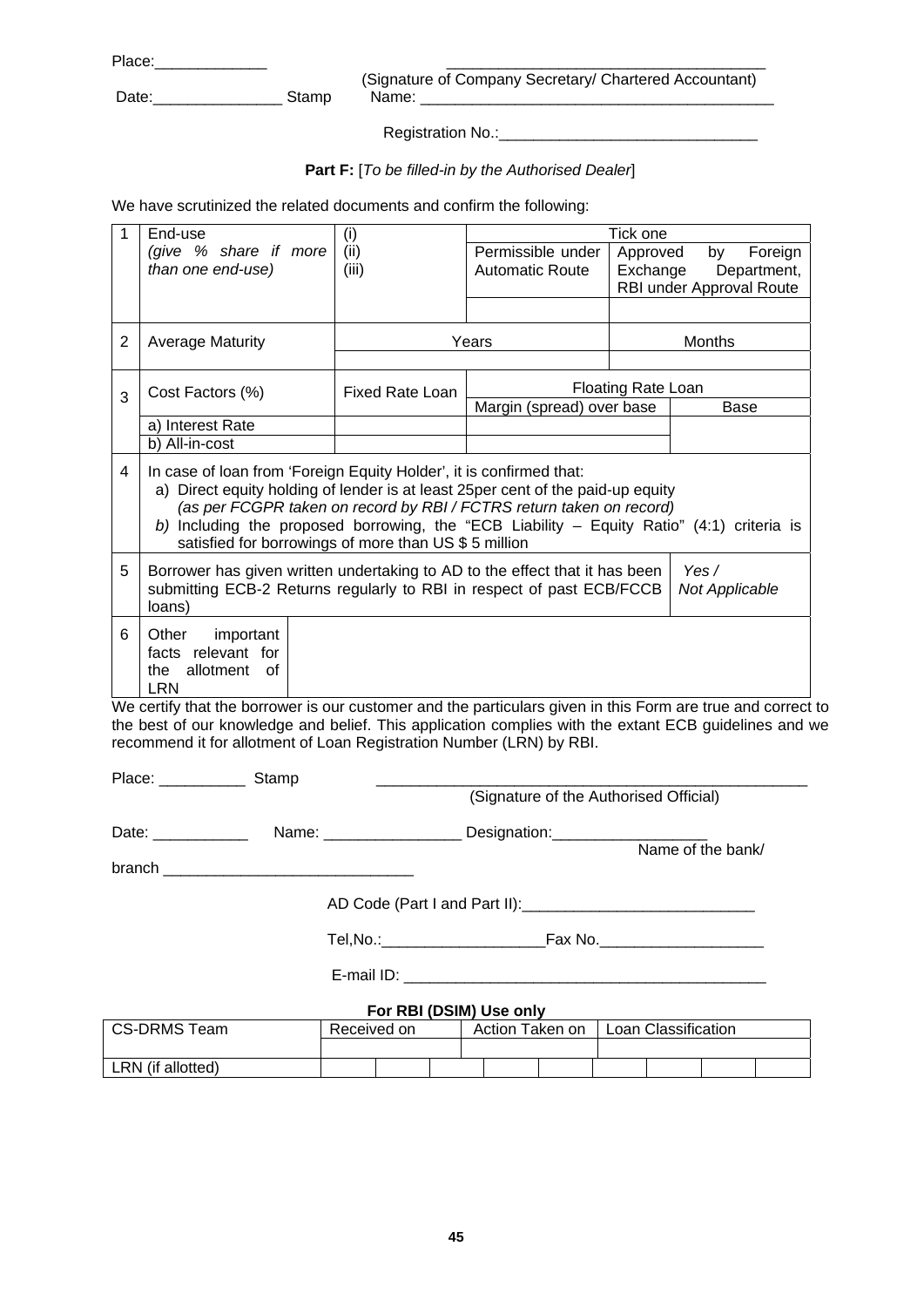## **Instructions for Submitting Form 83**

- 1. All dates should be in the format YYYY/MM/DD (*e.g.,* 2012/01/21 for January 21, 2012).
- 2. No item should be left blank. In case, any item is not applicable, write 'N.A.' against it.
- 3. If space is not sufficient for giving full details against any item, separate sheet(s) may be attached to the Form and serially numbered as Annex. Each such Annex should be certified by both the borrower and AD.
- 4. The borrower should give a brief description of his business activity (whether in manufacturing/ trade/ provide services etc.) for the AD's use.
- 5. Before forwarding the Form to the Reserve Bank of India, AD must ensure that the form is complete in all respects and scrutinise all the related original documents at its end. Incomplete Forms are liable to be rejected/returned by RBI to AD.
- 6. Firms/ companies obtaining sub-loans through DFIs/ FIs/ banks/ NBFCs etc. should not complete this form but approach the concerned financial institutions directly for reporting.

|                |                        | <b>Box 1: Guarantee Status Code</b>              |                |                | <b>Box II: Borrowing Purpose Code</b>                  |
|----------------|------------------------|--------------------------------------------------|----------------|----------------|--------------------------------------------------------|
| Sr.No. Code    |                        | <b>Description</b>                               | Sr.No Code     |                | <b>Description</b>                                     |
|                |                        |                                                  |                |                |                                                        |
| $\overline{1}$ | GG                     | Govt. of India guarantee                         | $\mathbf{1}$   | IC             | Import of capital goods                                |
| $\overline{2}$ | $\overline{\text{CG}}$ | Public Sector guarantee                          | $\overline{2}$ | <b>RL</b>      | Local sourcing of capital goods (Rupee<br>expenditure) |
| $\overline{3}$ | <b>PB</b>              | Public Sector Bank guarantee                     | 3              | <b>SL</b>      | On-lending or sub-lending                              |
| $\overline{4}$ | FI.                    | Financial Institution guarantee                  | 4              | <b>RF</b>      | Refinancing of earlier ECB                             |
| $\overline{5}$ | <b>MB</b>              | Multilateral/ Bilateral<br>Institution guarantee | 5              | NP.            | New Project                                            |
| 6              | <b>PG</b>              | Private Bank guarantee                           | 6              | <b>ME</b>      | Modernisation/Expansion of existing<br>units           |
| $\overline{7}$ | <b>PS</b>              | Private Sector guarantee                         | $\overline{7}$ | <b>PW</b>      | Power                                                  |
| $\bf 8$        | <b>MS</b>              | Mortgage of assets/ security                     | 8              | TL             | Telecommunication                                      |
| 9              | OG                     | Other guarantee                                  | 9              | <b>RW</b>      | Railways                                               |
| 10             | <b>NN</b>              | Not guaranteed                                   | 10             | RD.            | Roads                                                  |
|                |                        |                                                  | 11             | <b>PT</b>      | Ports                                                  |
|                |                        |                                                  | 12             | IS.            | <b>Industrial Parks</b>                                |
|                |                        |                                                  | 13             | UI             | Urban infrastructure                                   |
|                |                        |                                                  | 14             | $\overline{O}$ | Overseas investment in JV/WOS                          |
|                |                        |                                                  | 15             | DI.            | <b>PSU Disinvestment</b>                               |
|                |                        |                                                  | 16             | TS             | <b>Textile/Steel Restructuring Package</b>             |
|                |                        |                                                  | 17             | <b>MF</b>      | Micro Finance activity                                 |
|                |                        |                                                  | 18             | <b>OT</b>      | Others (specify)                                       |
|                |                        |                                                  | 19             | ER.            | Mining, Exploration and Refining                       |
|                |                        |                                                  | 20             | CS.            | Cold storage or cold room facility                     |
|                |                        |                                                  | 21             | CI             | Interest during construction                           |
|                |                        |                                                  | 22             | RR.            | Refinancing of rupee loans                             |
|                |                        |                                                  | 23             | <b>RB</b>      | <b>Redemption of FCCBs</b>                             |

7. Following codes are for use in filling Part C of the Form:

| <b>Box 3: Industry Code</b>                  |                      |      |
|----------------------------------------------|----------------------|------|
| Industry group name                          | Industry description | Code |
| Plantations (100)                            | Tea                  | 111  |
|                                              | Coffee               | 112  |
|                                              | Rubber               | 113  |
|                                              | <b>Others</b>        | 119  |
| Mining (200)                                 | Coal                 | 211  |
|                                              | Metal                | 212  |
|                                              | <b>Others</b>        | 219  |
| Petroleum & petroleum products manufacturing | 300                  |      |